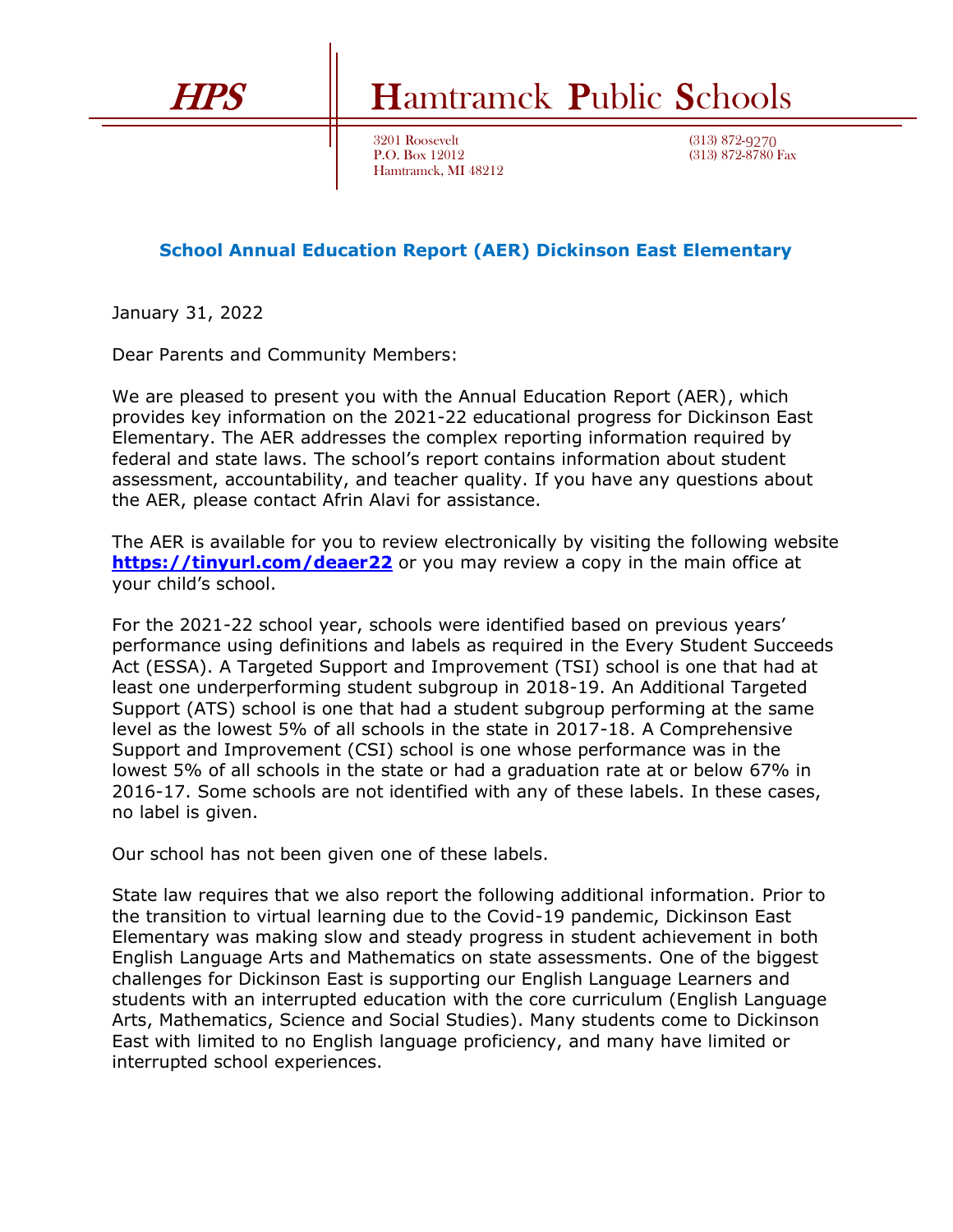**Process for assigning pupils to the school:** The district offers school of choice seats to non-residents when they are available during a specified window each year.

**A brief description of each specialized school:** Since its inception, Dickinson East Elementary has been a traditional neighborhood public school and accepts any student living in the City of Hamtramck.

**How to access a copy of the core curriculum, a description of its implementation and an explanation of the variances from the state's model:** Dickinson East uses MDE approved curricula in all four core subject areas. They are aligned with the Michigan State Standards and are available for your review by upon request at either the DE Main Office or the Curriculum Office at the Roosevelt Building.

**Status of the 3-5 year School Improvement Plan:** The District has implemented a continuous improvement plan following the Michigan Integrated Continuous Improvement Process. Our goals remain the same, to increase student achievement through effective instructional strategies. Dickinson East continues to focus on improving the quality and intensity of instruction offered to our English Learners by utilizing data, language objectives and flexible groupings. Classroom teachers have also been working to improve the consistency of guided reading in the general education classroom and implanting strategies that scaffold the many English Learners in our classrooms. We evaluate the plan annually to target specific needs and purposefully apply instructional practices based on the analysis of the M-STEP assessment and iReady data.

**The aggregate student achievement results for any local competency tests or nationally normed achievement tests:** Due to the suspension of state assessments, 2019-2020 assessment data are not available. Please see Combined Reports for SY 2021-2022.

During the 2020-2021 school year students took the iReady test in both Reading and Mathematics. The iReady results are attached and should be considered with respect to the home circumstances under which the assessments were taken.

**Identify the number and percent of students represented by parents at parent-teacher conferences:** Dickinson East Elementary believes in regularly providing information on student progress to parents and legal guardians via progress reports and report cards. The school hosts parent/teacher conferences twice a year. The number and percentage of parents, legal guardians, or persons in loco parentis participating in parent/teacher conferences are listed in the table below.

| Grade<br>Span | 2019-2020<br>Conferences | %   | 2020-2021<br>Conferences | % |
|---------------|--------------------------|-----|--------------------------|---|
| $KG-6th$      | 493/715                  | 69% | Virtual<br>(No Data)     | % |